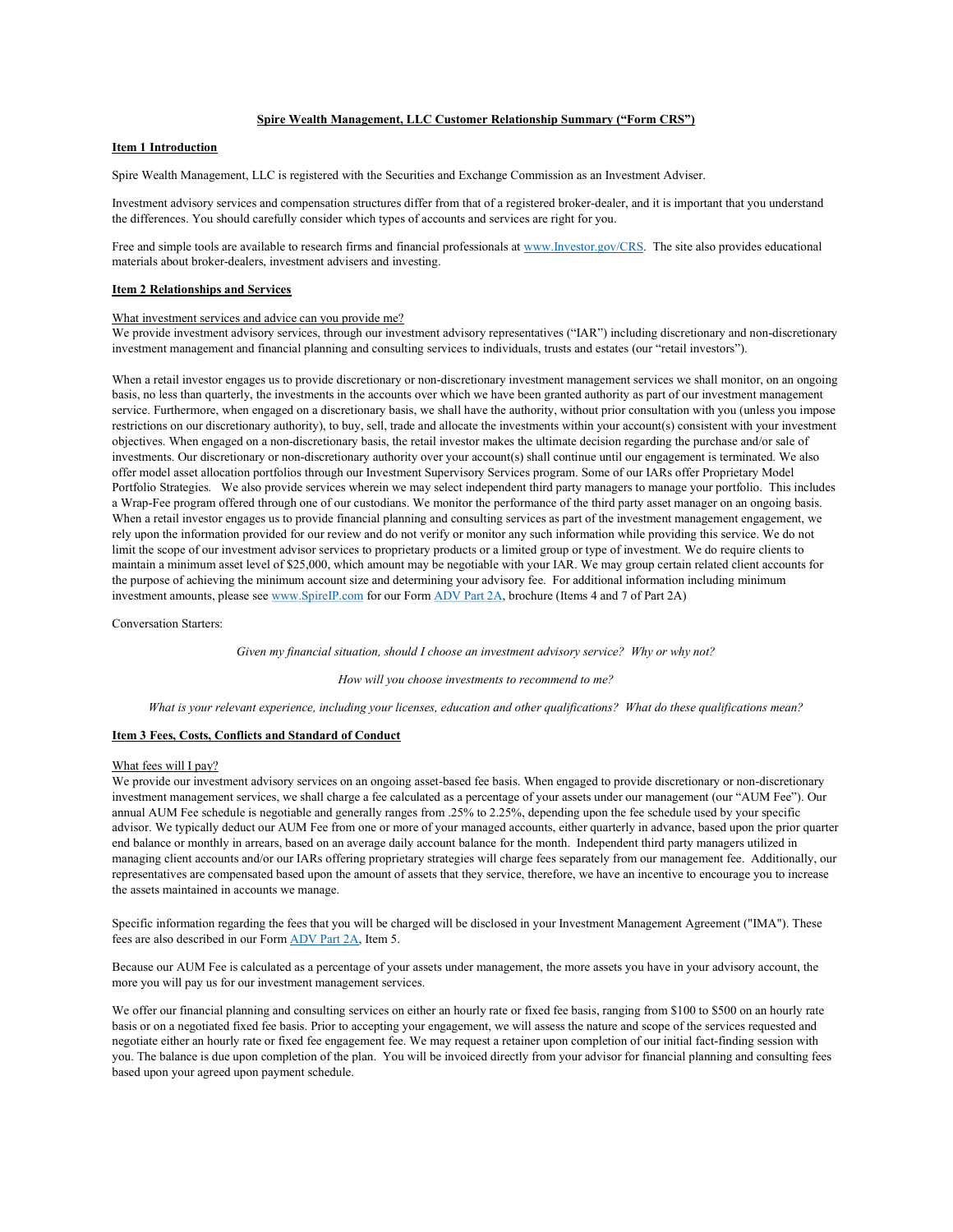Other Fees and Costs: Your investment assets will be held with a qualified custodian. For accounts managed outside of a wrap fee program, some custodians charge brokerage commissions and/or transaction fees for effecting certain securities transactions as well as certain processing activities (i.e. transaction fees are charged for certain no-load mutual funds, commissions are charged for individual equity and fixed income securities transactions). Certain custodians may charge an asset based fee in lieu of transaction-based commissions for transaction costs. In addition, relative to all mutual fund and exchange traded fund purchases, certain charges will be imposed at the fund level (e.g. management fees and other fund expenses). The custodian's fees are separate from your advisory fee paid to Spire Wealth Management. With respect to clients who have assets allocated to an unaffiliated wrap fee program, client asset-based fees will include most transaction costs and fees to a brokerdealer or bank that has custody of these assets, and therefore are higher than a typical asset-based advisory fee.

#### Additional Information:

You will pay fees and costs whether you make or lose money on your investments. Fees and costs will reduce any amount of money you make on your investments over time. Please make sure you understand what fees and costs you are paying.

For more detailed information about our fees and costs please review our Form ADV, Part 2A brochure (specifically Item 5) which can be found on our website at www.Spireip.com.

Conversation Starters:

Help me understand how these fees and costs might affect my investments. If I give you \$10,000 to invest, how much will go to fees and costs, and how much will be invested for me?

What are your legal obligations to me when acting as my investment adviser? How else does your firm make money and what conflicts of interest do you have?

When we act as your investment adviser, we have to act in your best interest and not put our interest ahead of yours. At the same time, the way we make money creates some conflicts with your interests. You should understand and ask us about these conflicts because they can affect the investment advice we provide you. Here are examples to help you understand what this means.

We receive certain support and or services from our custodians such as research and access to their technologies. As participants in the Charles Schwab & Co. or Fidelity Brokerage Services LLC (collectively, and together with all affiliates, "Fidelity") referral programs we may be incentivized to place assets with those custodians. In addition, some of our advisory personnel are separately licensed which allows them to offer commission based products as well as insurance.

Conversation Starters:

How might your conflicts of interest affect me, and how will you address them?

Additional Information: For more detailed information about our conflicts of interest, please review our ADV Part 2A, Items 10 and 11.

How do your Investment Advisor Representatives make money?

Our IARs are compensated by the payment of the fee collected for the management of your accounts per the terms of the IMA.

Certain of our representatives are separately licensed as registered representatives of Spire Securities, LLC (a FINRA registered broker-dealer). These individuals can effect separate securities transactions for which they will receive brokerage compensation. Some of our IARs are also licensed insurance agents and receive commissions in connection with insurance product sales

#### Item 4 Disciplinary History

Do you or your financial professionals have legal or disciplinary history?

Yes and We encourage you to visit www.Investor.gov/CRS to research our firm and our financial professionals.

Furthermore, we encourage you to ask your financial professional: As a financial professional, do you have any disciplinary history? If so, for what type of conduct?

### Item 5 Additional Information

 Additional information about our firm is available on the SEC's website at www.adviserinfo.sec.gov. You may contact our Chief Compliance Officer at any time to request a current copy of your ADV Part 2A or our relationship summary.

#### Conversation Starter:

Who is my primary contact person? Is he or she a representative of an investment adviser or broker-dealer? Who can I talk to if I have concerns about how this person is treating me?

Our Chief Compliance Officer may be reached by phone: (703) 657– 6060.